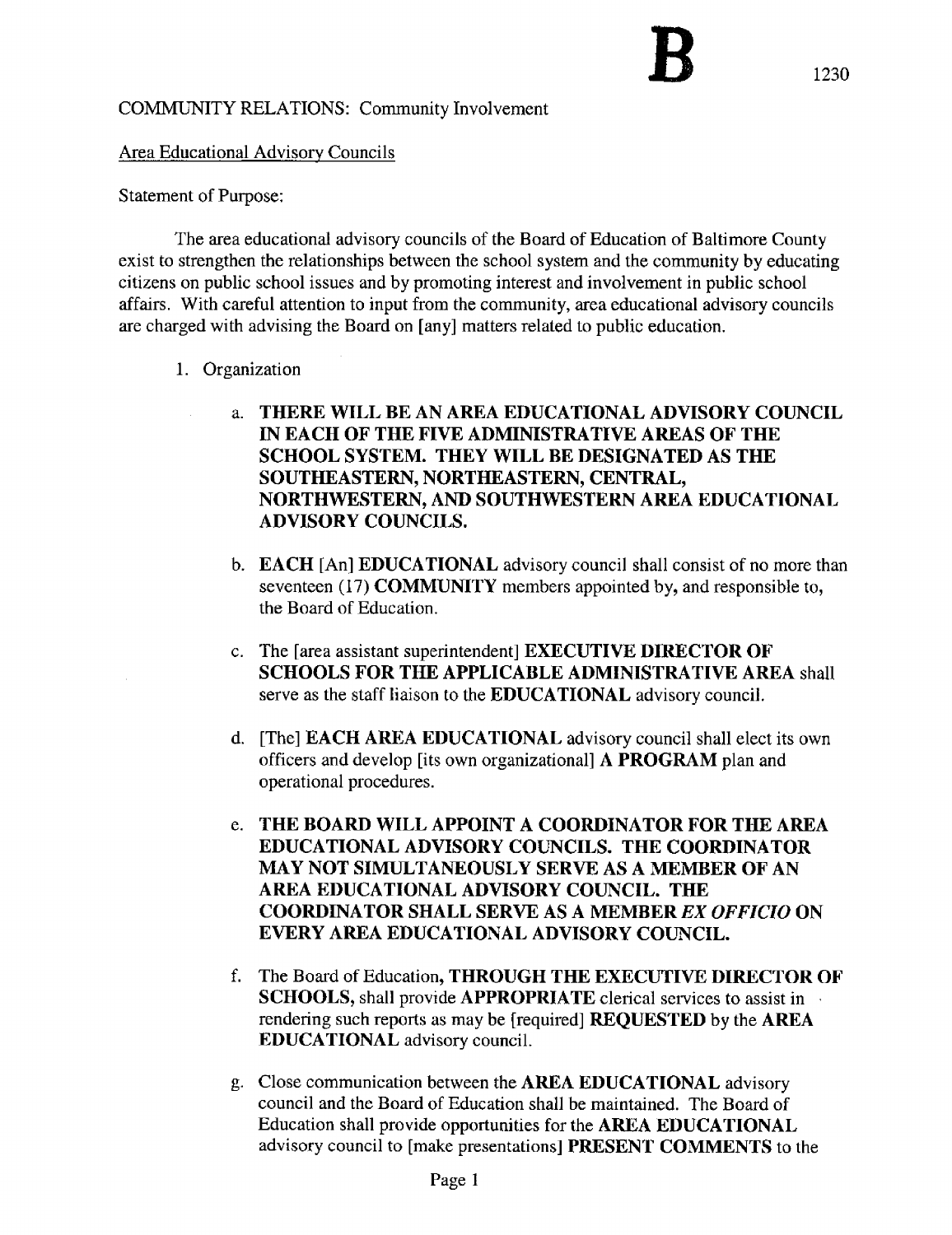Board IN ADDITION TO THE TWO PLANNED MEETINGS TO WHICH BOARD MEMBERS ARE INVITED (THE JOINT MEETING OF THE AREA EDUCATIONAL COUNCILS AND THE ANNUAL MEETING OF AREA EDUCATIONAL ADVISORY COUNCIL OFFICERS).

- 2. Membership
	- The Board of Education shall select members who represent the communities in [the area] EACH OF THE FIVE ADMINISTRATIVE AREAS. No more than three (3) employees of the Board of Education may serve on each AREA EDUCATIONAL advisory council.
	- b. Individual citizens, [PTAs] PARENT/TEACHER ASSOCIATIONS (PTA), and other community organizations may suggest candidates FOR MEMBERSHIP ON THE AREA EDUCATIONAL ADVISORY COUNCIL for Board consideration. THE RECOMMENDATIONS MAY BE FORWARDED TO THE APPROPRIATE AREA EDUCATIONAL ADVISORY COUNCIL FOR INFORMATIONAL PURPOSES. THE BOARD SHALL MAKE ALL APPOINTMENTS TO THE AREA EDUCATIONAL ADVISORY COUNCILS IN ITS SOLE DISCRETION. EVERY EFFORT SHOULD BE MADE TO ENSURE THAT THE MEMBERSHIP IS REPRESENTATIVE OF THE AREA IT SERVES, INCLUDING, BUT NOT LIMITED TO, MEMBERSHIP THAT IS GEOGRAPHICALLY BALANCED WITHIN THE AREA.
	- c. The term of office shall be for three (3) years. Members shall be eligible for appointment to three (3) three-year terms. [Incumbents in 1990-91 shall be eligible for two (2) additional terms .]
	- d. If a member is absent for three (3) or more meetings during a one-year period without sufficient reason, THE AREA EDUCATIONAL ADVISORY COUNCIL MAY RECOMMEND TERMINATION OF THE INDIVIDUAL'S MEMBERSHIP. The Board may terminate the INDIVIDUAL'S MEMBERSHIP [member's term] AT ITS DISCRETION. [upon the recommendation of an area educational advisory council].
	- e. At least two  $(2)$  of the seventeen  $(17)$  members of each area educational advisory council shall be students whose appointment shall be governed by the following procedures and conditions :
		- (1) Appointments shall be made in May. To be eligible for appointment, students shall be enrolled in good standing and pre-registered in the eleventh  $(11<sup>th</sup>)$  or twelfth  $(12<sup>th</sup>)$  grade of one of the high schools in the respective ADMINISTRATIVE area.
		- (2) Appointments of student members shall continue until the time of their graduation. Membership on the AREA EDUCATIONAL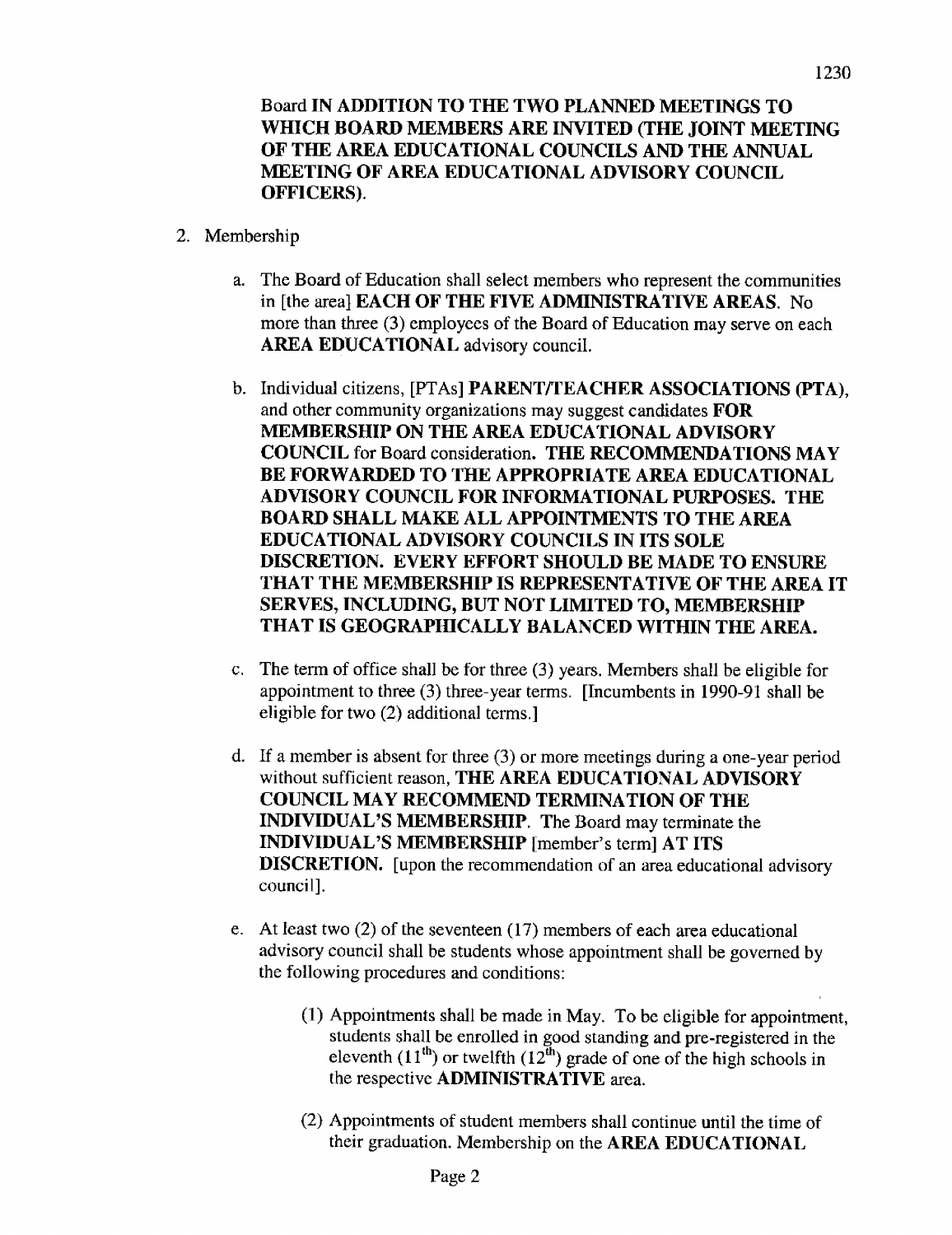ADVISORY council shall terminate at any time during the year that the student ceases to be enrolled in good standing in one of the high schools in the area.

- (3) The Baltimore County Student Councils shall be requested to submit TO THE BOARD names of eligible students WHO ARE CANDIDATES FOR STUDENT MEMBERSHIP ON THE AREA EDUCATIONAL ADVISORY COUNCIL for Board consideration in making appointments. Other [interested] STAKEHOLDER groups and principals may ALSO suggest names of [students] CANDIDATES FOR STUDENT MEMBERSHIP for Board consideration. THE RECOMMENDATIONS MAY BE FORWARDED TO THE APPROPRIATE AREA EDUCATIONAL ADVISORY COUNCIL FOR INFORMATIONAL PURPOSES. THE BOARD SHALL MAKE THE APPOINTMENT OF STUDENTS TO THE AREA EDUCATIONAL ADVISORY COUNCIL IN ITS SOLE DISCRETION.
- (4) The Board will attempt to rotate appointments among all of the high schools in the respective area.
- f. [The Board shall appoint an area educational advisory council coordinator.] The term of office FOR THE AREA EDUCATIONAL ADVISORY COUNCIL COORDINATOR shall be two (2) years. The coordinator shall be eligible for one (1) reappointment. Nominations for coordinator may be made by the area EDUCATIONAL ADVISORY councils. A person shall have served at least three (3) years on an area **EDUCATIONAL** ADVISORY council to be eligible for appointment as coordinator. The coordinator shall assist in the following: orienting new members OF AREA EDUCATIONAL ADVISORY COUNCILS EACH YEAR, planning <sup>a</sup> joint meeting of area EDUCATIONAL ADVISORY councils [in the fall of] each year, planning an annual meeting of council officers, generating publicity countywide regarding the work of area EDUCATIONAL ADVISORY councils, and recognizing the work of council members.
- 3. Functions
	- a. The ROLE OF THE AREA EDUCATIONAL advisory council shall be strictly advisory in nature TO THE BOARD OF EDUCATION. It should be made clear from the outset that its role is not to include policy making. HOWEVER, AREA EDUCATIONAL ADVISORY COUNCILS MAY MAKE RECOMMENDATIONS ABOUT POLICY TO THE BOARD.
	- b. The AREA EDUCATIONAL advisory council can provide <sup>a</sup> service by addressing itself primarily to area, COMMUNITY, OR SCHOOL SYSTEM concerns. THE AREA EDUCATIONAL ADVISORY COUNCIL SHALL REFRAIN AT ALL TIMES FROM CONSIDERING OR DISCUSSING individual school and personnel problems. THESE MATTERS MUST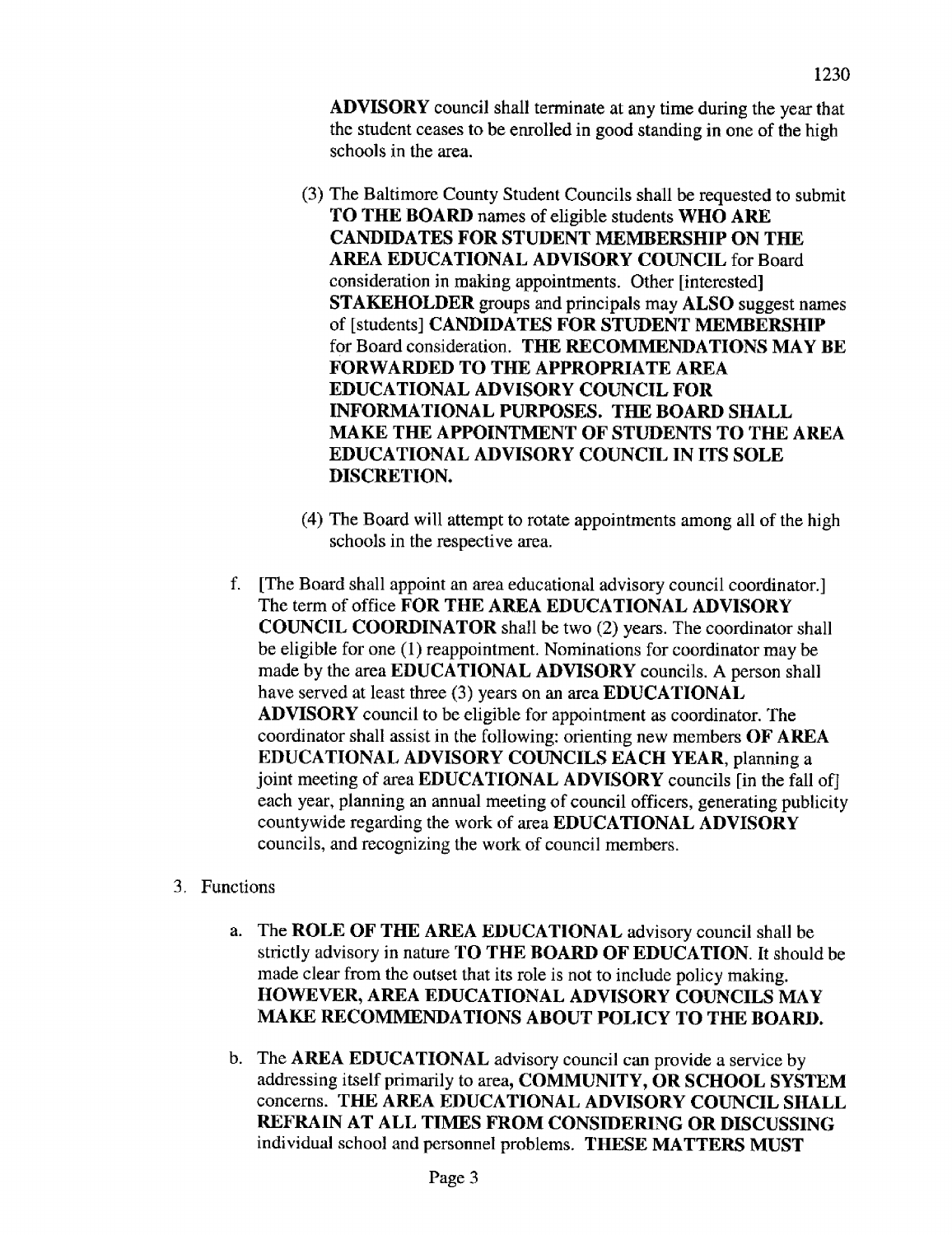[will] be [dealt with] **ADDRESSED ONLY** through appropriate administrative channels.

- <sup>c</sup> . A valuable service can be rendered by interpreting Board policy in the community. The school system can benefit from the assessment of community feeling and reaction to issues and the transmission of opinions to the Board of Education.
- d. The AREA EDUCATIONAL advisory council [can] MAY function as <sup>a</sup> sounding body for proposal $S$  which are in the developmental stages.
- e. AREA EDUCATIONAL ADVISORY COUNCIL MEMBERS MAY BE INVITED TO PARTICIPATE IN STUDY GROUPS, BCPS COMMITTEES, AND TASK FORCES, WHEN APPROPRIATE. AREA EDUCATIONAL ADVISORY COUNCILS MAY ADVISE THE BOARD OF EDUCATION REGARDING THE NEED TO HOLD PUBLIC HEARINGS ON ISSUES OF INTEREST OR CONCERN TO THE PUBLIC.
- f. [e.] Within the framework of ITS ADVICE AND [an advisory body having a strong] communication functionS WITH THE BOARD OF EDUCATION AND THE COMMUNITY, the [group] AREA EDUCATIONAL ADVISORY COUNCILS may wish to [be involved in such specific areas as] HAVE PRESENTATIONS AND/OR DISCUSSIONS SUCH AS:
	- (1) Hearing reports on curriculum projects .
	- (2) Discussing ideas on patterns of school organization and advising the Board of Education on [possible pilot] PROPOSED programs .
	- (3) [Following] EXAMINING pupil population [projections] GROWTH AND SHIFTS.
	- (4) Studying AND COMMUNICATING COMMUNITY PERSPECTIVES REGARDING educational specifications for new schools.
	- (5) Studying AND COMMUNICATING COMMUNITY PERSPECTIVES REGARDING architectural planning and design.
	- (6) Reviewing physical needs in older buildings and becoming involved both in recommendations and the communication of plans and progress.
	- (7) Receiving information on budget preparations and offering suggestions on items for inclusion and emphasis.